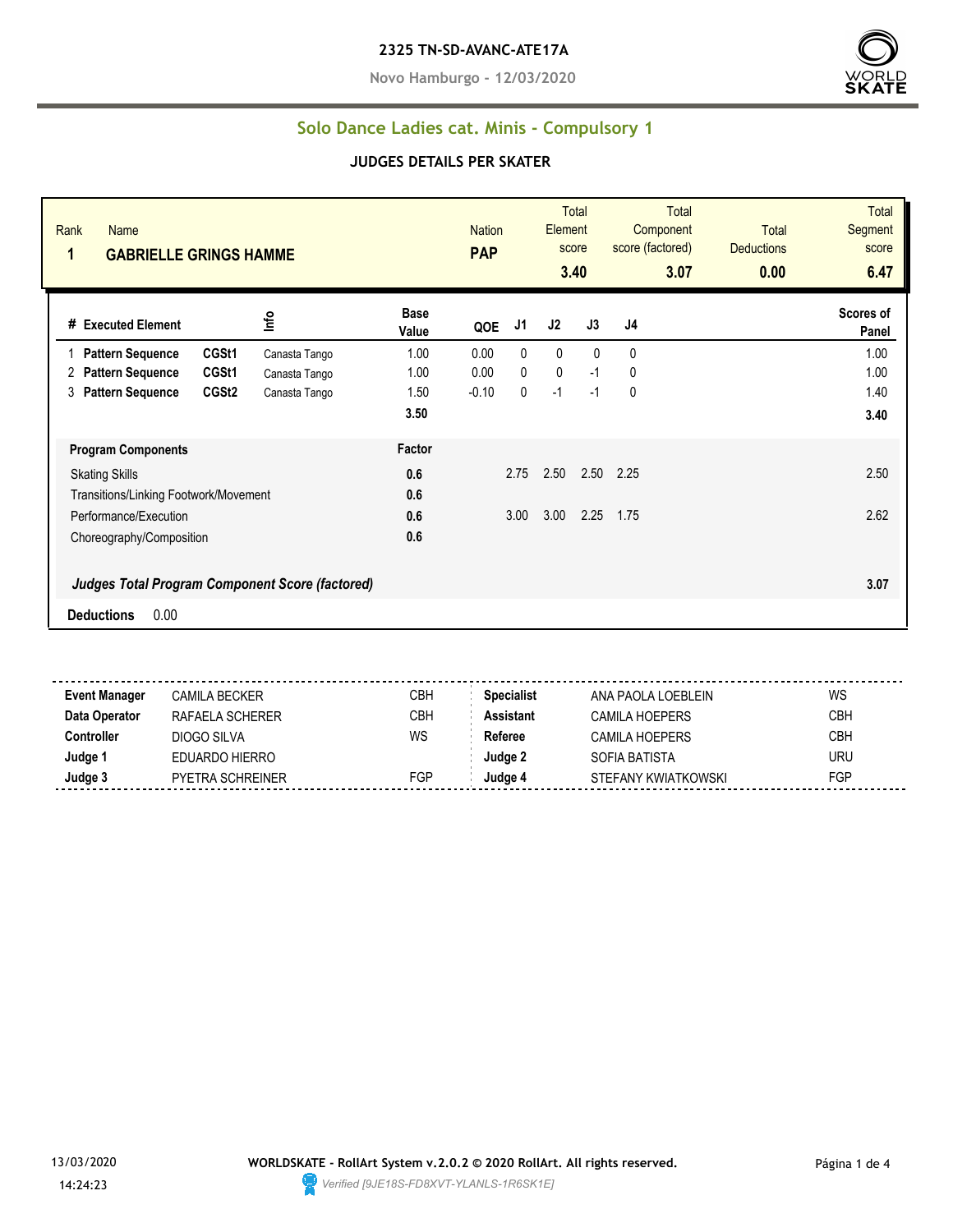# **Solo Dance Ladies cat. Minis - Compulsory 1**

### **JUDGES DETAILS PER SKATER**

| Rank<br><b>Name</b><br>$\overline{2}$<br><b>GABRIELA CARNIO BACCARAT</b> |                       | <b>Nation</b><br><b>PAP</b> |              | Element | <b>Total</b><br>score<br>1.35 | <b>Total</b><br>Component<br>score (factored)<br>2.93 | <b>Total</b><br><b>Deductions</b><br>0.00 | <b>Total</b><br><b>Segment</b><br>score<br>4.28 |
|--------------------------------------------------------------------------|-----------------------|-----------------------------|--------------|---------|-------------------------------|-------------------------------------------------------|-------------------------------------------|-------------------------------------------------|
| <u>nfo</u><br><b>Executed Element</b><br>#                               | <b>Base</b><br>Value  | QOE                         | J1           | J2      | J3                            | J4                                                    |                                           | Scores of<br>Panel                              |
| <b>CGStB</b><br><b>Pattern Sequence</b>                                  | 0.50<br>Canasta Tango | $-0.10$                     | $-1$         | $-2$    | $-1$                          | $-1$                                                  |                                           | 0.40                                            |
| <b>CGStB</b><br><b>Pattern Sequence</b><br>2                             | 0.50<br>Canasta Tango | 0.00                        | $\mathbf{0}$ | $-1$    | $\mathbf{0}$                  | 0                                                     |                                           | 0.50                                            |
| <b>Pattern Sequence</b><br><b>CGStB</b><br>3                             | 0.50<br>Canasta Tango | $-0.05$                     | $-1$         | $-1$    | 0                             | 0                                                     |                                           | 0.45                                            |
|                                                                          | 1.50                  |                             |              |         |                               |                                                       |                                           | 1.35                                            |
| <b>Program Components</b>                                                | Factor                |                             |              |         |                               |                                                       |                                           |                                                 |
| <b>Skating Skills</b>                                                    | 0.6                   |                             | 2.50         | 1.50    | 2.75                          | 2.50                                                  |                                           | 2.50                                            |
| Transitions/Linking Footwork/Movement                                    | 0.6                   |                             |              |         |                               |                                                       |                                           |                                                 |
| Performance/Execution                                                    | 0.6                   |                             | 2.50         | 2.25    | 2.50                          | 2.00                                                  |                                           | 2.38                                            |
| Choreography/Composition                                                 | 0.6                   |                             |              |         |                               |                                                       |                                           |                                                 |
| <b>Judges Total Program Component Score (factored)</b>                   |                       |                             |              |         |                               |                                                       |                                           | 2.93                                            |
| 0.00<br><b>Deductions</b>                                                |                       |                             |              |         |                               |                                                       |                                           |                                                 |

| <b>Event Manager</b> | CAMILA BECKER    | CBH | <b>Specialist</b> | ANA PAOLA LOEBLEIN  | WS         |
|----------------------|------------------|-----|-------------------|---------------------|------------|
| Data Operator        | RAFAELA SCHERER  | СВН | Assistant         | CAMILA HOEPERS      | <b>CBH</b> |
| :ontroller           | DIOGO SILVA      | WS  | Referee           | CAMILA HOEPERS      | <b>CBH</b> |
| Judge '              | EDUARDO HIERRO   |     | Judae 2           | SOFIA BATISTA       | URU        |
| Judge 3              | PYETRA SCHREINER | FGP | Judae 4           | STEFANY KWIATKOWSKI | FGP        |
|                      |                  |     |                   |                     |            |

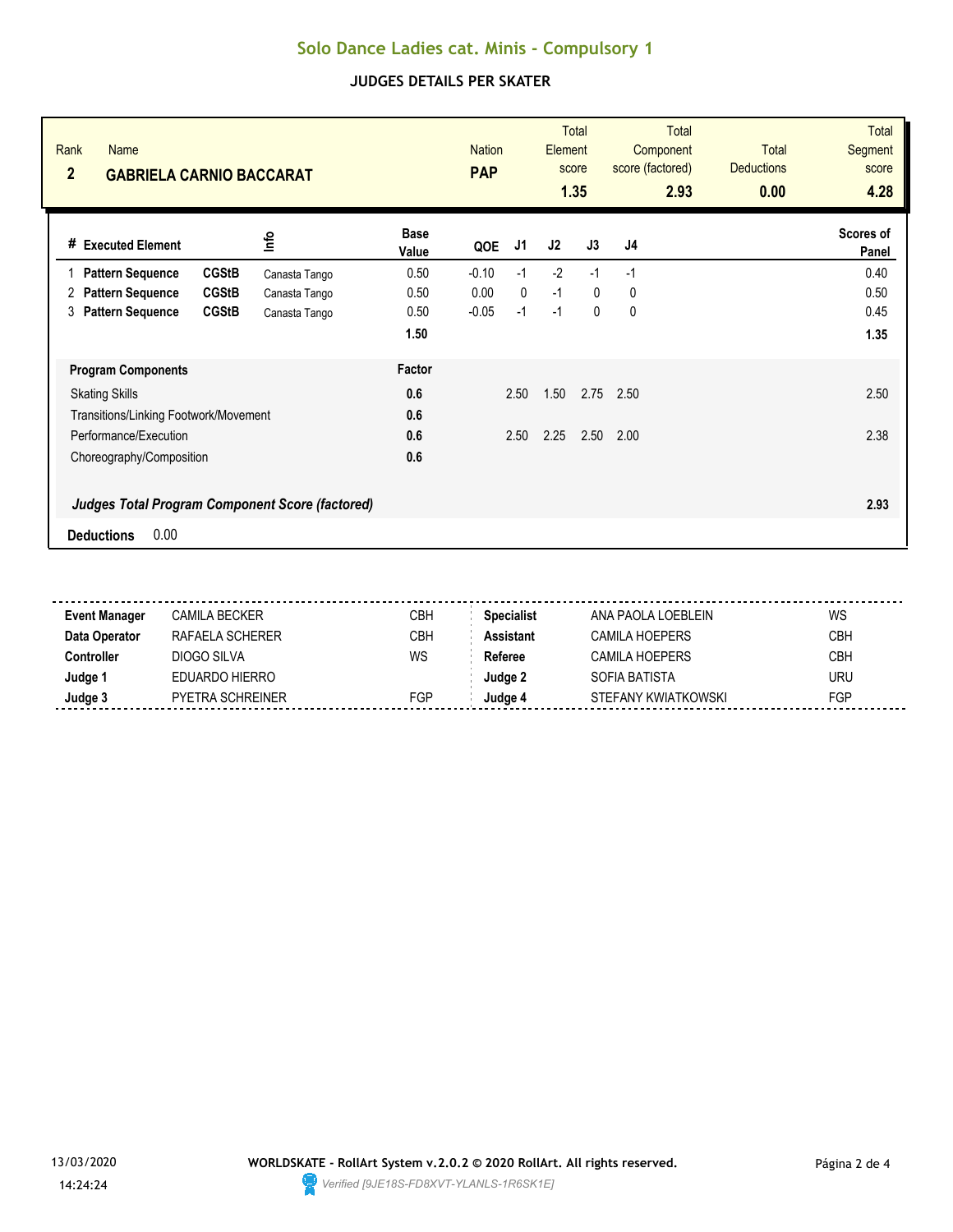# **Solo Dance Ladies cat. Minis - Compulsory 1**

### **JUDGES DETAILS PER SKATER**

| Rank<br><b>Name</b><br>3<br><b>NICOLLE SOARES</b>      |               |                      | <b>Nation</b><br><b>PAP</b> |      | Element      | <b>Total</b><br>score<br>1.35 | <b>Total</b><br>Component<br>score (factored)<br>2.47 | <b>Total</b><br><b>Deductions</b><br>0.00 | <b>Total</b><br><b>Segment</b><br>score<br>3.82 |
|--------------------------------------------------------|---------------|----------------------|-----------------------------|------|--------------|-------------------------------|-------------------------------------------------------|-------------------------------------------|-------------------------------------------------|
| <b>Executed Element</b><br>#                           | lnfo          | <b>Base</b><br>Value | QOE                         | J1   | J2           | J3                            | J4                                                    |                                           | Scores of<br>Panel                              |
| <b>CGStB</b><br><b>Pattern Sequence</b>                | Canasta Tango | 0.50                 | 0.00                        | $-1$ | $\mathbf{0}$ | $+1$                          | 0                                                     |                                           | 0.50                                            |
| <b>CGStB</b><br><b>Pattern Sequence</b><br>2           | Canasta Tango | 0.50                 | $-0.05$                     | $-1$ | $-1$         | $\mathbf{0}$                  | 0                                                     |                                           | 0.45                                            |
| <b>Pattern Sequence</b><br><b>CGStB</b><br>3           | Canasta Tango | 0.50                 | $-0.10$                     | $-1$ | $-1$         | $\mathbf 0$                   | $-1$                                                  |                                           | 0.40                                            |
|                                                        |               | 1.50                 |                             |      |              |                               |                                                       |                                           | 1.35                                            |
| <b>Program Components</b>                              |               | Factor               |                             |      |              |                               |                                                       |                                           |                                                 |
| <b>Skating Skills</b>                                  |               | 0.6                  |                             | 2.00 | 2.00         | 2.50                          | 2.00                                                  |                                           | 2.00                                            |
| Transitions/Linking Footwork/Movement                  |               | 0.6                  |                             |      |              |                               |                                                       |                                           |                                                 |
| Performance/Execution                                  |               | 0.6                  |                             | 2.25 | 2.00         | 2.25                          | 1.75                                                  |                                           | 2.12                                            |
| Choreography/Composition                               |               | 0.6                  |                             |      |              |                               |                                                       |                                           |                                                 |
| <b>Judges Total Program Component Score (factored)</b> |               |                      |                             |      |              |                               |                                                       |                                           | 2.47                                            |
| 0.00<br><b>Deductions</b>                              |               |                      |                             |      |              |                               |                                                       |                                           |                                                 |

| <b>Event Manager</b> | CAMILA BECKER    | <b>CBH</b> | <b>Specialist</b> | ANA PAOLA LOEBLEIN  | WS         |
|----------------------|------------------|------------|-------------------|---------------------|------------|
| Data Operator        | RAFAELA SCHERER  | СВН        | <b>\ssistant</b>  | CAMILA HOEPFRS      | <b>CBH</b> |
| :ontroller           | DIOGO SILVA      | WS         | Referee           | CAMILA HOEPERS      | CBH        |
| Judge 1              | EDUARDO HIERRO   |            | Judae 2           | SOFIA BATISTA       | <b>URU</b> |
| Judge 3              | PYETRA SCHREINER | FGP        | Judae 4           | STEFANY KWIATKOWSKI | FGP        |
|                      |                  |            |                   |                     |            |